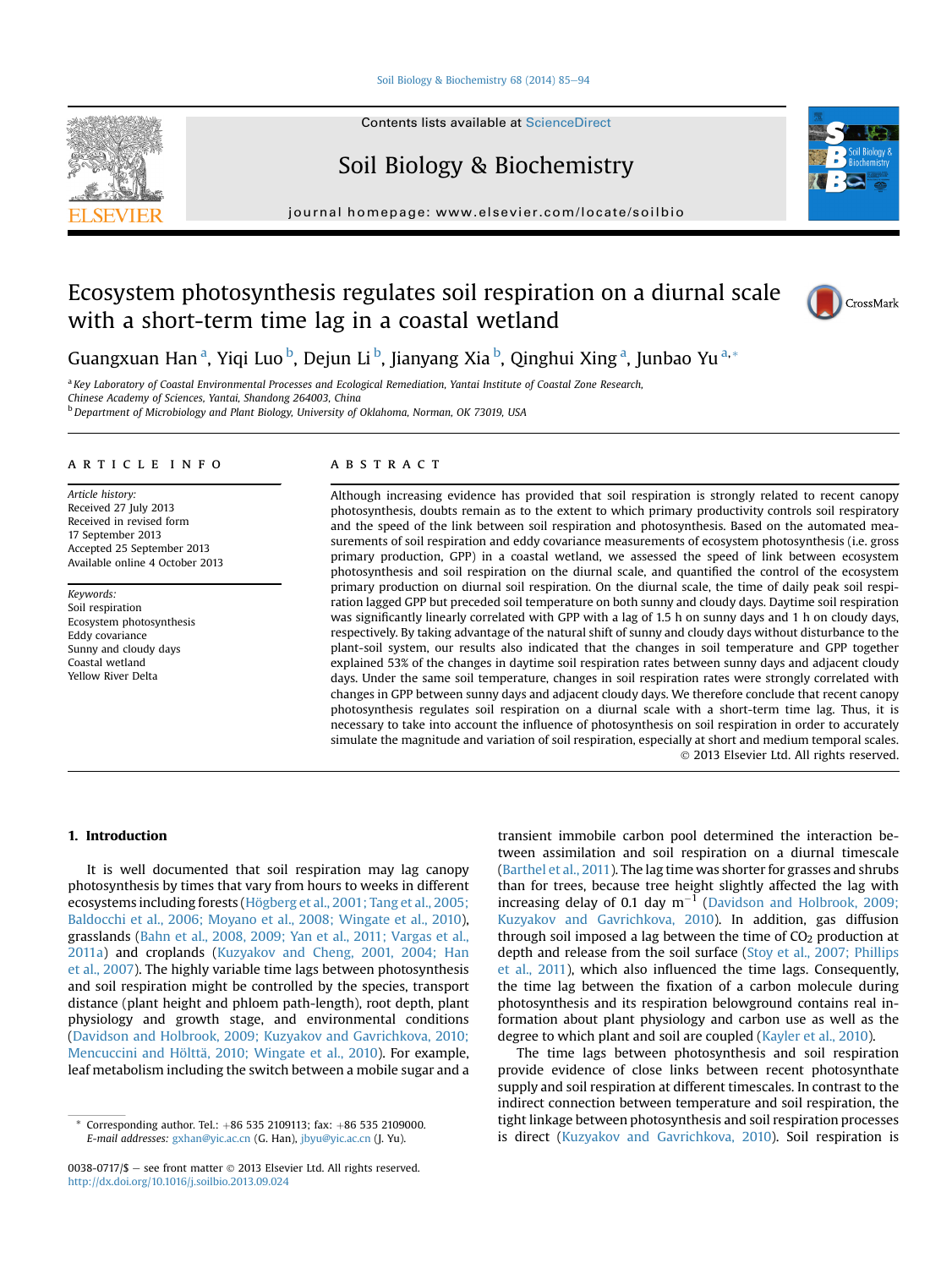derived from heterotrophic and autotrophic sources. In principle, autotrophic soil respiration is a direct consequence of root respiration, so it is coupled to rates of photosynthesis ([Baldocchi et al.,](#page-8-0) [2006](#page-8-0)). Meanwhile, the flux of recent photosynthate supports substantial microbial activity in the rhizosphere, which can in turn influence the relative fraction of heterotrophic respiration ([Cardon](#page-8-0) [et al., 2002; Tang et al., 2005](#page-8-0)). Consequently, half or more of the soil respiration is driven directly by recent photosynthesis, which challenges the assumption that most of the soil respiration is derived from the decomposition of soil organic matter ([Kuzyakov](#page-8-0) [and Cheng, 2001; Bhupinderpal-Singh et al., 2003; Högberg and](#page-8-0) [Read, 2006\)](#page-8-0). Therefore, any short-term changes of assimilation rates caused by day/night light cycles may potentially control the diurnal dynamics of soil respiration [\(Kuzyakov and Cheng, 2004\)](#page-8-0).

Although important, this fact has been overlooked in most soil respiration studies because temperature variations are highly correlated with solar radiation, which mask the direct effect of photosynthesis on substrate availability in soil, especially on diurnal scale [\(Tang et al., 2005; Gaumont-Guay et al., 2008;](#page-9-0) [Kuzyakov and Gavrichkova, 2010](#page-9-0)). For example, the diurnal soil respiration is controlled by the photosynthesis cycle together with temperature changes [\(Kuzyakov and Cheng, 2001; Davidson and](#page-8-0) [Holbrook, 2009; Phillips et al., 2011\)](#page-8-0), so it is difficult to distinguish the degree to which canopy processes and temperature influence root activity, which can easily lead to erroneous conclusions on temperature relations ([Moyano et al., 2008\)](#page-8-0). Moreover, although soil temperature of soil respiration is important for modellingpurposes, it might be inadequate to account for the diurnal variation of soil respiration ([Tang et al., 2005; Liu et al., 2006](#page-9-0)). Therefore, further studies are needed to better quantify the effect of canopy photosynthesis on soil respiration especially at short and medium temporal scales ([Tang et al., 2005; Moyano et al., 2008; Kuzyakov](#page-9-0) [and Gavrichkova, 2010\)](#page-9-0).

Furthermore, previous studies have provided evidence that soil respiration is strongly related to recent canopy photosynthesis on different time scales ranging from several hours to several days using phloem girdling ([Ekblad and Högberg, 2001; Högberg et al.,](#page-8-0) [2001\)](#page-8-0), shading and clipping ([Wan and Luo, 2003; Yan et al.,](#page-9-0) [2011\)](#page-9-0), root exclusion by trenching ([Kuzyakov and Larionova,](#page-8-0) [2005](#page-8-0); [Gaumont-Guay et al., 2008\)](#page-8-0), and isotopic labelling studies of photosynthate [\(Kuzyakov and Cheng, 2001, 2004; Ekblad et al.,](#page-8-0) [2005; Högberg et al., 2008; Barthel et al., 2011; Wingate et al.,](#page-8-0) [2010](#page-8-0)). However, doubts remain as to the extent to which primary productivity controls soil respiratory and the speed of the link between soil respiration and photosynthesis ([Gaumont-Guay et al.,](#page-8-0) [2008; Kayler et al., 2010\)](#page-8-0). For instance, the immediate link of soil respiration to photosynthesis is still uncertain on the diurnal scale ([Bahn et al., 2009](#page-8-0)). Therefore, current major challenges remain ahead of us for developing process-based models of soil respiration at short and medium temporal scales, including the lags and transport of carbon from photosynthesis to soil respiration ([Vargas](#page-9-0) [et al., 2011b](#page-9-0)).

The development of automated soil respiration measurements and eddy covariance (EC) techniques with high temporal resolution enables us to examine the role of photosynthesis supply in modulating soil respiration on the diurnal timescale. We hypothesized that ecosystem photosynthesis can regulate soil respiration at hourly temporal resolution. To test these hypotheses, we selected 12 paired days during the growing season in a coastal wetland under the following two criteria: (1) the two days are adjacent, one is a sunny day, and another is a cloudy day; (2) no rain occurs during the two adjacent days. We hypothesized that (1) live biomass and leaf area index (LAI) have no large shifts within the two adjacent days; (2) soil moisture has no significant difference between the two adjacent days because no rain occurs; (3) soil organic carbon (SOC) and plant litterfall have not changed substantially within the short term. Therefore, by limiting variability from these factors, we expected during such conditions the radiation condition exerted a major control on soil respiration by altering temperature and plant photosynthetic activity. The purpose of this study was to (1) assess the speed of link between ecosystem photosynthesis and soil respiration on the diurnal scale; (2) quantify the control of the ecosystem primary production on diurnal soil respiration in a coastal wetland.

# 2. Materials and methods

# 2.1. Site description

The experiment was conducted during the growing season (from mid April to early November) of 2012 at Yellow River Delta Ecological Research Station of Coastal Wetland (37 $\degree$  45 $\degree$  50 $\degree$ N, 118 $\degree$ 59' 24"E), Chinese Academy of Sciences. The original vegetation of coastal wetlands in the Yellow River Delta is composed of halophytic plant communities predominated by herb and shrub species, such as Phragmites australis, Suaeda salsa, and Imperata cylindrical ([Han et al., 2013\)](#page-8-0). The terrain of the station is quite flat, with relatively homogeneous vegetation dominated by reed (Phragmites australis), which usually bud during the end of March and the first 10 days of April, and head in the middle 10 days of October ([Xie](#page-9-0) [et al., 2011; Han et al., 2013\)](#page-9-0). The climate in the Yellow River Delta is a warm-temperate and continental monsoon climate with distinctive seasons. The annual average temperature is 12.9  $\degree$ C, and the average annual precipitation is  $550-640$  mm, with nearly  $70\%$ of the precipitation falling between May and September. During the rainy season, surface ponding is often observed in Phragmites australis community, following heavy rainfall events. Generally, the soil type of coastal wetlands in the Yellow River Delta gradually varies from fluvo-aquic to saline soil, and the soil texture is mainly sandy clay loam ([Nie et al., 2009\)](#page-8-0).

#### 2.2. Soil respiration measurements

Soil respiration was recorded continuously using a LI-8100 automated soil  $CO<sub>2</sub>$  flux measurement system and LI-8150 multiplexer with four 8100-104 long-term chambers (Li-Cor Inc, Lincoln, NE, USA). Four soil collars with a height of 11.4 cm and diameter of 21.3 cm were inserted into the soil one week before the first measurement. Living weeds inside the collars were carefully clipped from the soil surface. The soil collars were left in place throughout the entire study period (from mid April to early November). Each collar was measured at least once every 2 h during the growing season. The chamber was closed for 120 s and the linear increase of  $CO<sub>2</sub>$  concentration in the chamber was used to estimate soil respiration. In 2012, the greatest daily rainfall of 71.8 mm occurred on 6 August because of Typhoon Damrey. Consequently, soil respiration could not be measured from the August to mid-October because surface water flooded the soil collars.

## 2.3. EC measurements

Ecosystem  $CO<sub>2</sub>$  fluxes were measured using a paired EC system mounted 3.0 m above the soil surface. The EC system included a three-axis sonic anemometer (CSAT-3, Campbell Scientific Inc., USA) and open path infrared gas analyzer (IRGA, LI-7500, Li-COR Inc., USA). The flux data were recorded at 10 Hz by a datalogger (CR1000, Campbell Scientific Inc., USA) at 30 min intervals. Raw EC data collected from a Campbell Scientific datalogger were processed with EdiRe (v.1.4.3.1186) from the University of Edinburg (Scotland) to determine net ecosystem  $CO<sub>2</sub>$  exchange (NEE) with an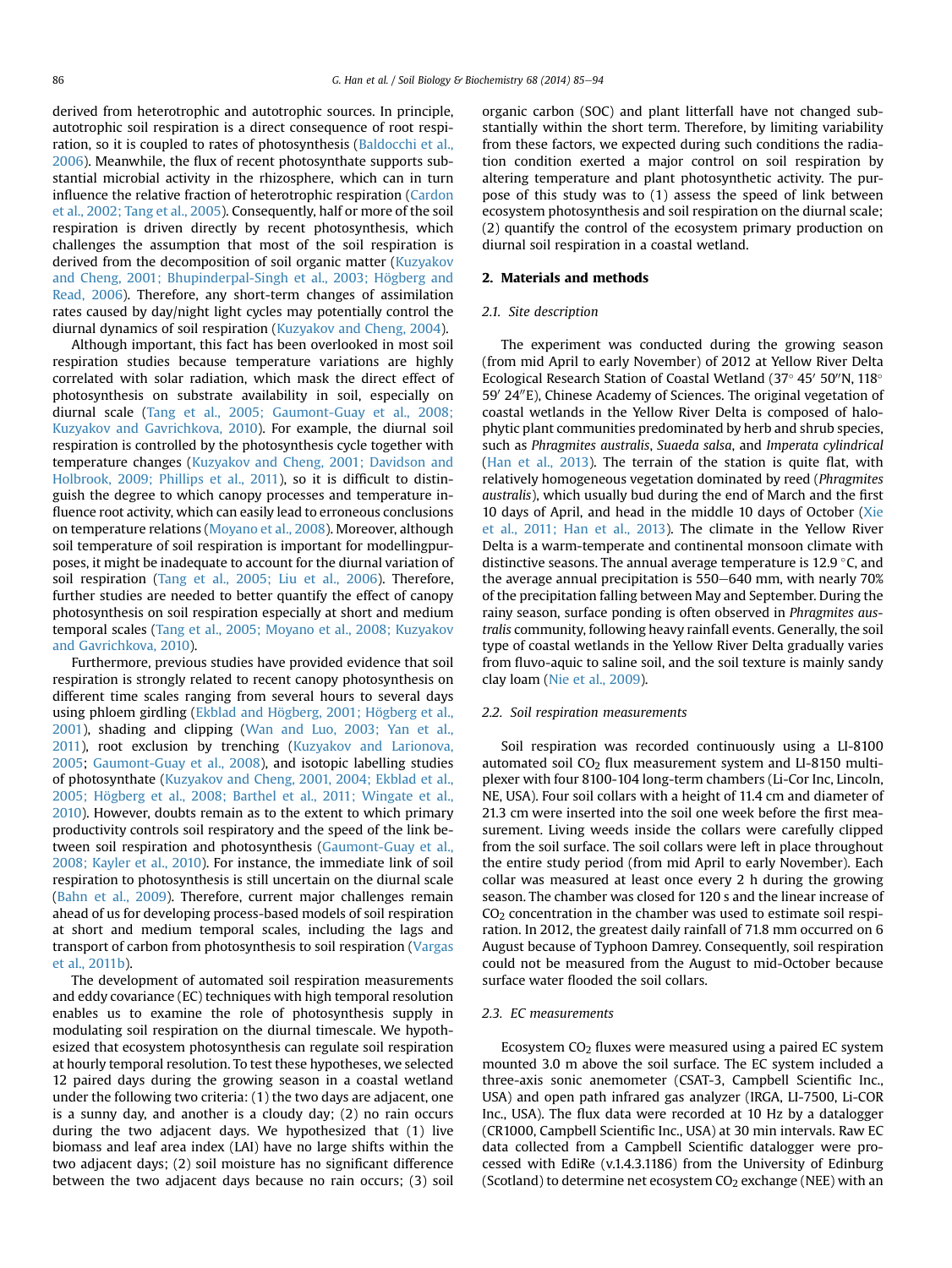<span id="page-2-0"></span>

Fig. 1. Diurnal variations in soil respiration (SR) and gross primary production (GPP) on the 12 paired days (a sunny day and an adjacent cloudy day) during the 2012 growing season in a coastal wetland. Open black circles are SR on sunny days, and filled grey circles are SR on cloudy days. Black and grey solid lines represent GPP on sunny and cloudy days, respectively. Data of SR represent means  $\pm$  standard error (n = 4). Data of SR are measured once every 2 h and data of GPP are presented as 30-min average.

averaging period (30 min). Data processing followed standard methods and included despiking, coordinate rotation, time lag corrections, and air density corrections. We used the following procedure to fill missing and bad data. Small gaps (less than 2 h) were filled by linear interpolation. Large gaps (more than 2 h) were filled based on empirical models separately for daytime and nighttime data. More details about flux data processing, quality control and gap filling presented elsewhere [\(Han et al., 2013\)](#page-8-0).

Nighttime NEE data ( $R_{\text{eco, night}}$ ) were filled with the exponential relationship between  $R_{\text{eco}}$ , night and soil temperature  $(T_{\text{soil}})$ :  $R_{\text{eco}}$  $_{\rm night}$  = a exp (b  $T_{\rm soil}$ ). Based on the assumption that daytime ecosystem respiration ( $R_{\text{eco, day}}$ ) follows the same temperature response, Reco, day was determined using the exponential relationships developed for nighttime periods [\(Han et al., 2013](#page-8-0)). Using the values of  $R_{\text{eco, day}}$ , GPP was calculated as the balance between  $R_{\text{eco}}$  $_{\text{day}}$  and daytime NEE: GPP =  $R_{\text{eco, day}} - \text{NEE}$ .

# 2.4. Meteorological measurements

Meteorological parameters were measured simultaneously with an array of sensors, including photosynthetically active radiation (PAR) (LI-190SB, Li-Cor Inc., USA), air temperature (HMP45C, Vaisala, Helsinki, Finland), wind speed and direction (034B, Campbell Scientific Inc., USA), atmospheric pressure (CS106, Campbell Scientific Inc., USA), and precipitation (TE525 tipping bucket gauge, Texas Electronics, Texas, USA). Soil temperature was measured at five depths (5 cm, 10 cm, 20 cm, 30 cm and 50 cm) with thermistors (109SS, Campbell Scientific Inc., USA). Soil water content (SWC) was measured by time domain reflectometry probes (EnviroSMART SDI-12, Sentek Pty Ltd., USA) at seven depths (10 cm, 20 cm, 30 cm, 40 cm, 60 cm, 80 cm and 100 cm). All meteorological data were measured every 15 s and then averaged half-hourly.

# 2.5. Statistical analysis

In order to analyse the effect of photosynthesis on soil respiration, we selected 12 paired days (a sunny day and an adjacent cloudy day) during the growing season under two criteria as mentioned in the Introduction. A lag regression analysis was used to assess the correlation between mean daytime soil respiration and GPP during the daytime (PAR  $> 0$ ) under both sunny and cloudy conditions. A two-tailed two-sample t-test was used to test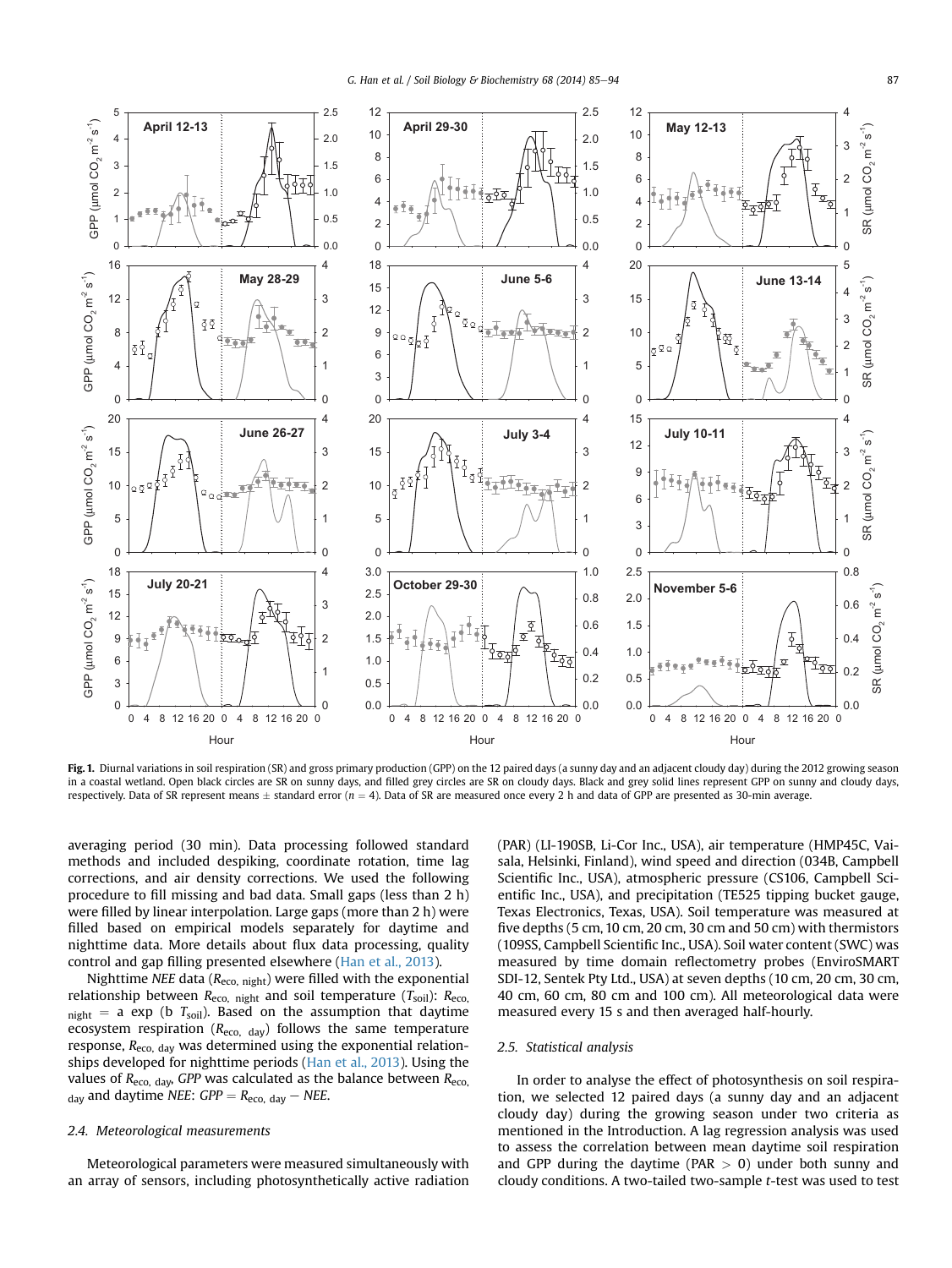<span id="page-3-0"></span>the significant differences in meteorological factors (PAR, temperature, atmospheric pressure, and SWC), the mean rates of soil respiration, and GPP between the sunny days and the adjacent cloudy days. In all tests, a significance level of  $P = 0.05$  was used.

To determine the respective influence of GPP and soil temperature on daytime soil respiration, linear and exponential regression analyses were used. Linear regression was used to evaluate the effect of GPP on daytime soil respiration on sunny and cloudy days, respectively. In a previous study, correlation analysis revealed that soil respiration was more significantly related to soil temperature and soil water content of the top layer than at the deeper depths (from 20 cm to 80 cm) ([Han et al., 2012\)](#page-8-0). Thus, we only used the data of soil temperature at 5 cm depth and SWC at 10 cm depth to investigate the influence of temperature or moisture on soil respiration. On the basis of the observed data, we established an exponential function to describe the relationship between soil respiration and soil temperature:  $SR = ae^{bT}$ , where SR is soil respiration (µmol CO $_2$  m $^{-2}$  s $^{-1}$ ),  $T$  is soil temperature (°C), a and b are model parameters. In addition, linear and stepwise multiple regression analysis were applied to examine effects of the changes in GPP and soil temperature between sunny and cloudy days on the changes in daytime soil respiration. The significance level was set at  $P < 0.05$ .

Soil temperature variations are highly correlated with solar radiation [\(Kuzyakov and Gavrichkova, 2010](#page-8-0)), and they will jointly affects GPP. In order to avoid soil temperature masking the direct effect of GPP on soil respiration, we compared the daytime soil respiration of sunny and cloudy days under the same soil temperature. At first, the exponential equation between soil respiration and soil temperature on cloudy days was established. Then, soil respiration on cloudy days was adjusted using the exponential equation and the same soil temperature of the corresponding sunny days. Lastly, a linear regression was used to evaluate the effect of the changes in GPP between sunny days and adjacent cloudy days on the changes in daytime soil respiration under the same soil respiration. All statistical analyses were performed using SPSS 11.5 (SPSS for Windows, Chicago, IL, USA).

# 3. Results

#### 3.1. Diurnal variation of soil respiration rates

The diurnal courses of GPP, soil temperature and soil respiration from the 12 paired days from April to November in 2012 are presented in [Fig. 1.](#page-2-0) In order to compare the diurnal variation of soil respiration under different radiation condition, data of GPP, soil respiration and soil temperature were averaged from 12 sunny days and 12 adjacent cloudy days, respectively (Fig. 2a and b). On a sunny day, the diurnal variation of half-hourly GPP showed a symmetrical patter (a bell shape) with the peak almost exactly at noon, and the diurnal patterns of soil respiration varied correspondingly with GPP (Figs. [1](#page-2-0) and 2a). While on an adjacent cloudy day, there was no regular diurnal variation in GPP, and soil



Fig. 2. Average diurnal variations in soil respiration (SR, circles with solid lines), gross primary production (GPP, solid lines), and soil temperature (Tsoil) at 5 cm depth (dashed lines) on (a) sunny days and (b) cloudy days during the growing season in a coastal wetland. Bars represent standard errors of the means of 12 sunny days and 12 adjacent cloudy days, respectively. Lag times between the peak of SR and the peak of GPP are indicated by dotted lines.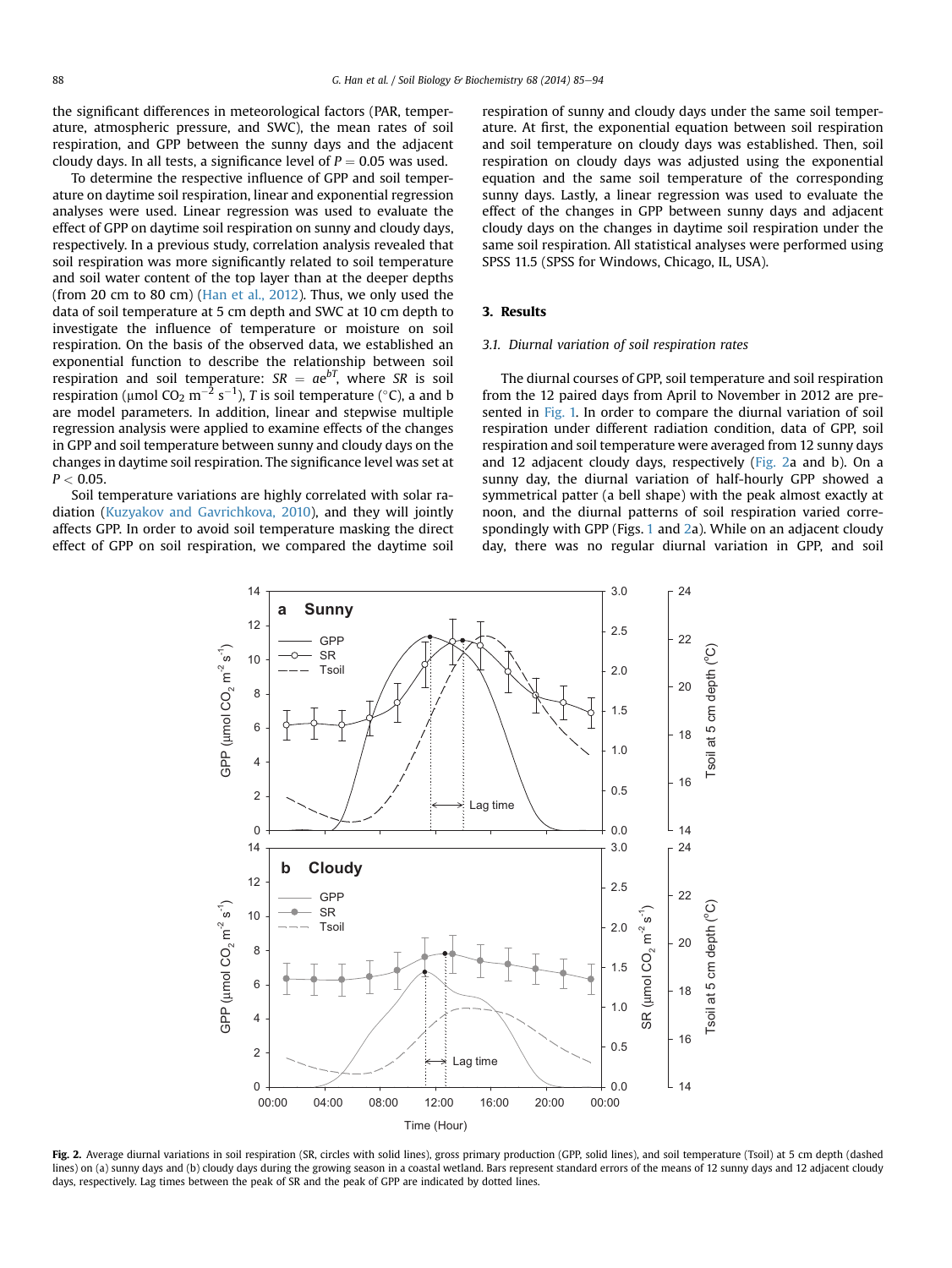## Table 1

Lag times between the peak of soil respiration (SR) and the peak of gross primary production (GPP), and proportion of SR to GPP (SR/GPP) on sunny days and adjacent cloudy days, respectively.

| Date                                                                                                                                                                                                                                                                                   | Lag     |                                                                                                      |                                                                                                                                                   |                                                                                                          | Cloudy days                                                                                          |  |  |  |
|----------------------------------------------------------------------------------------------------------------------------------------------------------------------------------------------------------------------------------------------------------------------------------------|---------|------------------------------------------------------------------------------------------------------|---------------------------------------------------------------------------------------------------------------------------------------------------|----------------------------------------------------------------------------------------------------------|------------------------------------------------------------------------------------------------------|--|--|--|
|                                                                                                                                                                                                                                                                                        | time(h) | SR/GPP<br>$(\%)$                                                                                     | Date                                                                                                                                              | Lag<br>time(h)                                                                                           | SR/GPP<br>$(\%)$                                                                                     |  |  |  |
| April 13<br>$\Omega$<br>2<br>April 30<br>$\overline{2}$<br>May $13$<br>$\overline{2}$<br>May 28<br>$\overline{2}$<br>June 5<br>June 13<br>0<br>Iune 26<br>4<br>2<br>July 3<br>July 11<br>$\Omega$<br>2<br>July 21<br>October 30<br>$\overline{2}$<br>November 6<br>$\Omega$<br>Average | 1.5     | 47.8<br>22.9<br>33.1<br>31.0<br>24.0<br>27.1<br>20.1<br>23.6<br>26.1<br>23.7<br>23.8<br>21.1<br>27.0 | April 12<br>April 29<br>May 12<br>May 29<br>June 6<br>June $14$<br>June 27<br>July 4<br>July 10<br>July 20<br>October 29<br>November 5<br>Average | $\overline{2}$<br>2<br>$\overline{4}$<br>$\Omega$<br>$\overline{2}$<br>$\Omega$<br>0<br>o<br>0<br>0<br>1 | 54.8<br>31.3<br>60.2<br>31.4<br>30.3<br>40.9<br>28.5<br>44.0<br>54.2<br>30.2<br>26.9<br>40.5<br>39.4 |  |  |  |

respiration rates were lower and fluctuated within a relatively narrow range as compared to that of sunny day (Figs. [1](#page-2-0) and [2b](#page-3-0)).

On a diurnal scale, mean daytime soil respiration lagged GPP but preceded soil temperature [\(Fig. 2a](#page-3-0) and b). In the early morning hours (4:00-7:00), although soil temperature decreased, soil respiration increased gradually coinciding with increasing GPP levels. Meanwhile, in the afternoon hours  $(14:00-20:00)$ , soil respiration decreased slightly following the decreasing trend of GPP [\(Fig. 2](#page-3-0)a and b). The peak in soil respiration lagged behind the peak in GPP by about 1.5 h (varying from 0 h to 4 h) on sunny days and about 1 h (also varying from 0 h to 4 h) on cloudy days (Table 1, [Fig. 2](#page-3-0)a and b). At daytime, the proportion of soil respiration to GPP was about 27.0% on sunny days and about 39.4% on cloudy days (Table 1).

Plots of mean daytime soil respiration against GPP produced hysteresis loops on both radiation conditions [\(Fig. 3](#page-5-0)a, c). There was no significantly linear relationship between mean daytime soil respiration and GPP on both sunny and cloudy days [\(Fig. 3](#page-5-0)a and d). However, a lag regression analysis showed that soil respiration was significantly linearly correlated with GPP with a lag of 1.5 h on sunny days ( $R^2 = 0.87$ ,  $P < 0.001$ ; [Fig. 3b](#page-5-0)) and 1 h on cloudy days  $(R^2 = 0.89, P < 0.001;$  [Fig. 3d](#page-5-0)), respectively.

# 3.2. Effect of GPP on daytime soil respiration

During the daytime, PAR on sunny days  $(452.2 \pm 1)$ 62.0 µmol m<sup>-2</sup> s<sup>-1</sup>) showed significantly higher (P < 0.001) than those values on adjacent cloudy days (149.1  $\pm$  25.4 µmol m<sup>-2</sup> s<sup>-1</sup>) ([Fig. 4a](#page-6-0)), when data were averaged over the 12 paired sampling dates. Since the cloudiness reduced the incoming radiation during daytime, the amplitude of soil temperature at 5 cm depth was significantly lower by 1.8 °C ( $P < 0.01$ ) on cloudy days as compared to that of sunny days [\(Fig. 4b](#page-6-0)). No significant difference in SWC at 10 cm depth and atmospheric pressure were detected ( $P > 0.05$ ) between sunny daytime and cloudy daytime [\(Fig. 4](#page-6-0)c, d).

Cloudy conditions also led to lower average values of both GPP and daytime soil respiration as compared with sunny days [\(Fig. 4](#page-6-0)e and f). There was a significant reduction ( $P < 0.001$ ) in GPP (43.6%) on cloudy daytime (4.35  $\pm$  0.41 µmol CO<sub>2</sub> m<sup>-2</sup> s<sup>-1</sup>) compared to the adjacent sunny daytime (7.71  $\pm$  0.61 µmol CO<sub>2</sub> m<sup>-2</sup> s<sup>-1</sup>) ([Fig. 4](#page-6-0)e). Similarly, there was a statistically significant decrease ( $P < 0.001$ ) in soil respiration (19.0%) on cloudy daytime (1.58  $\pm$  0.08 µmol  $CO<sub>2</sub>$   $\rm m^{-2}$  s<sup>-1</sup>) as compared to that of adjacent sunny daytime  $(1.95 \pm 0.10 \text{ \mu mol } CO_2 \text{ m}^{-2} \text{ s}^{-1})$  ([Fig. 4e](#page-6-0)). Overall, PAR, soil

temperature, GPP and soil respiration under cloudy daytime were significant lower than those values under sunny daytime, which implies that cloudiness may limit soil respiration rates by reducing soil temperature and GPP.

Daytime soil respiration was positive linear with GPP on both sunny and cloudy days ( $r^2 = 0.49$ ,  $P < 0.001$  and  $r^2 = 0.39$ ,  $P < 0.001$ , respectively; [Fig. 5](#page-7-0)a). Meanwhile, there were significant exponential relationships between daytime soil respiration and soil temperature at 5 cm depth on sunny and cloudy days ( $r^2 = 0.81$ ,  $P < 0.001$  and  $r^2 = 0.87$ ,  $P < 0.001$ , respectively; [Fig. 5](#page-7-0)b). Thus, changes in daytime soil respiration between sunny and cloudy days increased linearly with changes in GPP  $(r^2 = 0.18, P < 0.0001;$ [Fig. 5c](#page-7-0)) and changes in soil temperature ( $r^2 = 0.43$ ,  $P < 0.0001$ ; [Fig. 5d](#page-7-0)), respectively. Stepwise multiple regression analyses suggested that changes in soil temperature (partial  $r^2 = 0.43$ ,  $P < 0.001$  ) and GPP (partial  $r^2 = 0.10$ ,  $P < 0.001$  ) together explained 53% of the changes in daytime soil respiration rates between sunny and cloudy days [\(Table 2](#page-7-0)), indicating the diurnal soil respiration is controlled by the ecosystem photosynthesis together with temperature changes. In addition, in order to analyse the direct effect of changes in GPP on changes in soil respiration, we compared the daytime soil respiration of sunny and cloudy days under the same soil temperature. Under the same soil temperature, changes in GPP were adequate to predict the changes in daytime soil respiration between sunny and cloudy days ( $r^2 = 0.18$ ,  $P < 0.001$ ; [Fig. 6](#page-7-0)).

# 4. Discussion

# 4.1. Time lag between GPP and soil respiration on a diurnal scale

The daily hysteresis pattern results from a lag of several hours between soil respiration and recent photosynthesis, which has also been found in a number of studies (e.g. [Tang et al., 2005; Riveros-](#page-9-0)[Iregui et al., 2007; Davidson and Holbrook, 2009; Phillips et al.,](#page-9-0) [2011; Vargas et al., 2011a](#page-9-0)). In general, diurnal soil respiration lagged photosynthetic activity on hourly scales (e.g. [Baldocchi et al., 2006;](#page-8-0) [Liu et al., 2006; Bahn et al., 2008; Yan et al., 2011](#page-8-0)). The time lags of  $0-4$  h in our results are consistent with previous findings. For example, a free air  $CO<sub>2</sub>$  enrichment experiment (FACE) in a mixed deciduous forest showed that the diurnal cycle of soil respiration was correlated with PAR with a 1 h lag [\(Liu et al., 2006\)](#page-8-0), and a pulselabelling experiment also showed that under sunny conditions photoassimilates in a mountain grassland were transported and respired belowground within less than 2 h [\(Bahn et al., 2009\)](#page-8-0). More recently, soil respiration showed significant responses to plant photosynthetic activity with a time lag of about  $0-3$  h in a steppe ecosystem ([Yan et al., 2011](#page-9-0)). These short-term time lags between photosynthesis and soil respiration suggest potentially that soil respiration is a close link between recent photosynthate and soil respiration processes ([Kuzyakov and Gavrichkova, 2010](#page-8-0)). Meanwhile, the short-term time lags also indicate that the recent canopy carbon supply into soil might be respired quickly by soil respiration than previously assumed. Clearly, the fate of recent assimilates is key in describing the degree to which plant assimilatory and soil respiratory processes are coupled ([Kayler et al., 2010](#page-8-0)).

Several studies have discussed the potential mechanisms on how GPP influences soil respiration on a diurnal scale. Firstly, there might be a fast transport of recent photosynthesis and substrate supply from the canopy to the soil ([Högberg et al., 2008; Bahn et al.,](#page-8-0) [2009; Vargas et al., 2011a\)](#page-8-0). High transport rates of assimilates from leaves into roots and their subsequent loss in the processes of root respiration have been demonstrated by previous laboratory experiments (e.g. [Gregory and Atwell, 1991; Cheng et al., 1993;](#page-8-0) [Kuzyakov et al., 2001](#page-8-0)). Secondly, autotrophic respiration may dominate the soil respiration signal on a diurnal scale during the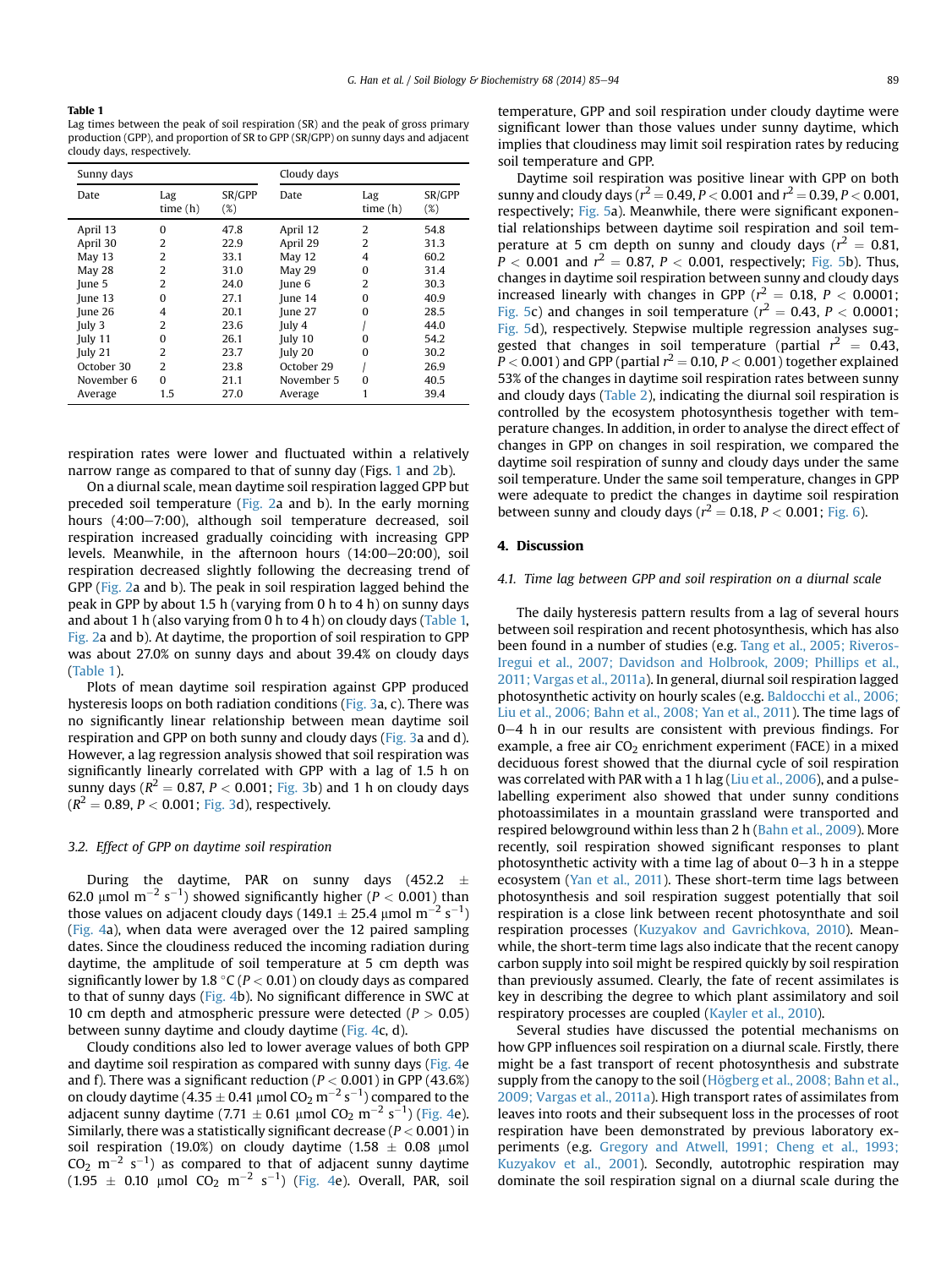<span id="page-5-0"></span>

Fig. 3. Relationship between mean daytime soil respiration (SR) and gross primary production (GPP) for time lags of (a) 0 h and (b) 1.5 h on sunny days (open circles), and (c) 0 h and (d) 1 h on cloudy days (grew circles) during the growing season, respectively. Error bars denote standard errors of the means of 12 sunny days and 12 adjacent cloudy days, respectively. SR showed a linear relation with GPP of 1.5 h lag on sunny days ( $r^2 = 0.87$ ,  $P < 0.001$ ) and 1 h lag on cloudy days ( $r^2 = 0.89$ ,  $P < 0.001$ ), respectively. Arrows show direction of the hysteresis loop of diurnal changes.

growing season [\(Vargas et al., 2011a](#page-9-0)). Thirdly, temperature might be inadequate to account for the diurnal variation of soil respiration ([Tang et al., 2005; Liu et al., 2006; Yan et al., 2011](#page-9-0)) because radiation not only affect temperature but also drive canopy photosynthesis. Therefore, incorporating the time lag in the models will significantly increase their precision, especially on the time scale of hours and days [\(Kuzyakov and Gavrichkova, 2010](#page-8-0)).

# 4.2. GPP regulates diurnal soil respiration on an ecosystem scale

Cloudiness decreased daytime soil respiration by 19.0%  $(P < 0.001$ ; [Fig. 4](#page-6-0)f) as compared to that of adjacent sunny daytime, which might result from two compatible mechanisms. On the one hand, cloudiness decreased soil temperature ( $P < 0.001$ ; [Fig. 4](#page-6-0)b), thereby limiting the rate of soil respiration. It is clear that soil respiration generally responds positively to increased soil temperature when water is not limited at different temporal scales in a number of ecosystems (e.g. [Davidson and Janssens, 2006;](#page-8-0) [Han et al.,](#page-8-0) [2007; Bond-Lamberty and Thomson, 2010\)](#page-8-0). On the other hand, lower PAR and soil temperature on cloudy days ( $P < 0.001$ ; [Fig. 4a](#page-6-0), b) reduced canopy photosynthesis ( $P < 0.001$ ; [Fig. 4](#page-6-0)e), consequently decreasing translocation of recent photosynthates to the rhizosphere, which might affect both maintenance respiration and growth of roots, mycorrhizae, and rhizosphere microorganisms ([Davidson and Holbrook, 2009\)](#page-8-0). As a result, substrate limitation in the rhizosphere may have reduced the rate of soil respiration. In addition, the enhancement of convective flows in PAR can have a considerable influence on root radial oxygen loss in Phragmites australis ([Armstrong and Armstrong, 1988, 1990](#page-8-0)), which plays an important role in the physicochemical environment of the rhizosphere, particularly for wetland plants growing in oxygen deficient waterlogged soils [\(Blossfeld et al., 2011\)](#page-8-0). As a consequence, the difference in root radial oxygen loss between sunny and cloudy days can lead to the changes in rhizosphere biogeochemistry (e.g. [Blossfeld et al., 2011\)](#page-8-0), resulting in changes in rhizosphere respiration.

Under the same soil temperature, changes in daytime soil respiration rates were regulated ultimately by the difference in GPP between sunny and cloudy days ([Fig. 6](#page-7-0)), suggesting recent carbon assimilation is a key driver of soil respiration ([Kuzyakov and](#page-8-0) [Gavrichkova, 2010\)](#page-8-0). Recent ecosystem photosynthates to the rhizosphere may control belowground respiration processes in several ways. Firstly, autotrophic soil respiration was constrained by the allocation of products to belowground, which was tightly coupled with photosynthesis of the canopy ([Högberg and Read,](#page-8-0) [2006](#page-8-0)). Consequently, root respiration was very sensitive to changes in photosynthesis, and it decreased significantly without photosynthesis ([Högberg et al., 2001; Kuzyakov and Cheng, 2004;](#page-8-0) [Ekblad et al., 2005](#page-8-0)). Secondly, heterotrophic soil respiration originated from decomposition of litter and soil organic matter, of which the availability also depended on primary productivity ([Yan et al.,](#page-9-0)  $2011$ ). In situ <sup>13</sup>CO<sub>2</sub> pulse labelling experiment demonstrated that recently assimilated carbon was allocated to the pool of microbial biomass within 1 day in a cutover peatland ([Trinder et al., 2008\)](#page-9-0). The ability of microorganisms to decompose additional soil organic matter decreased when easily-decomposable substrates decreased due to the absence of photosynthesis ([Kuzyakov and Cheng, 2001\)](#page-8-0). Thirdly, the respiration of mycelium has also been found to be dependent on newly produced photosynthates [\(Söderström and](#page-9-0) [Read, 1987\)](#page-9-0). More of the belowground carbon flux was made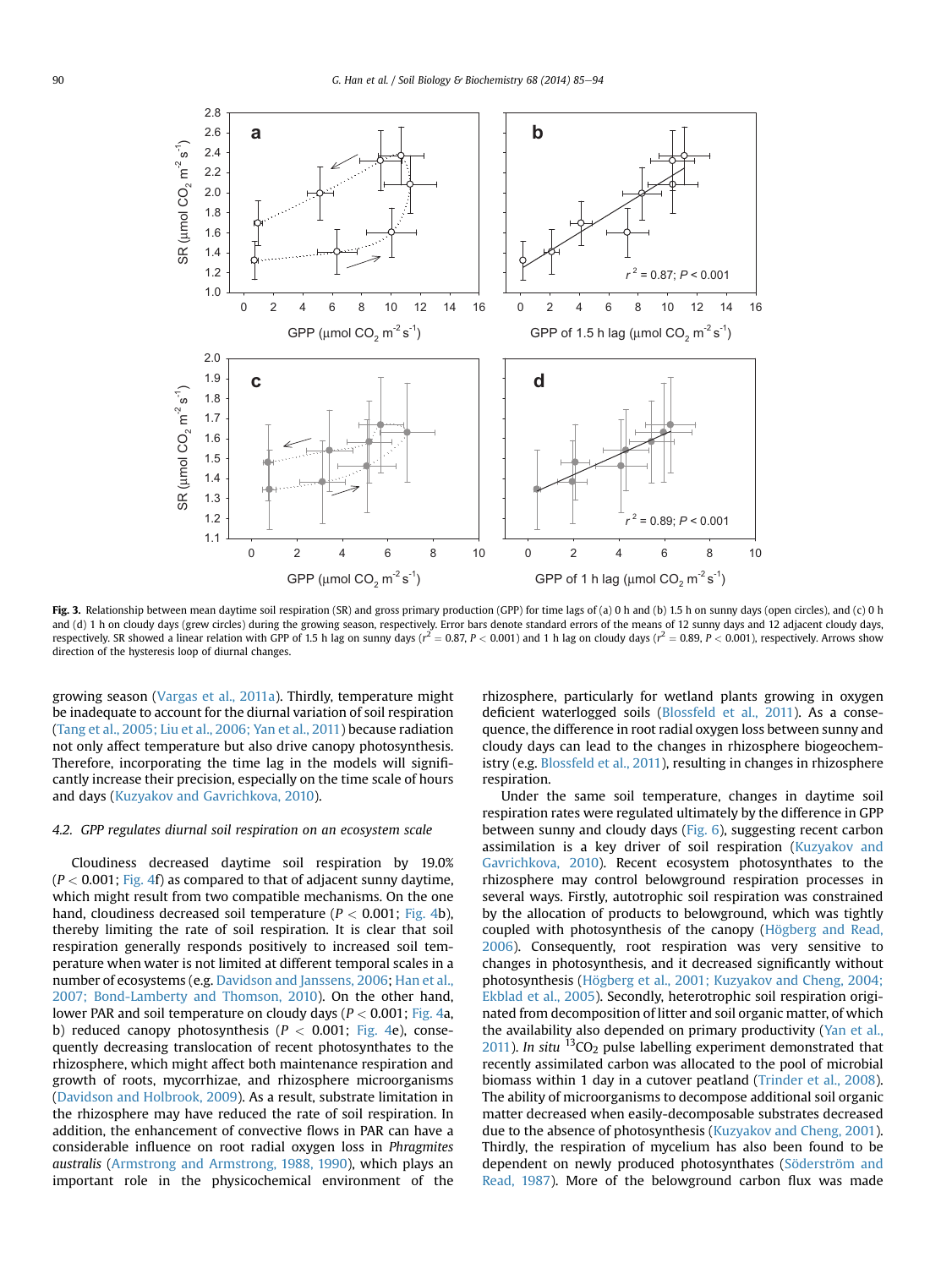<span id="page-6-0"></span>

Fig. 4. Photosynthetically active radiation (PAR, a), soil temperature (Tsoil) at 5 cm depth (b), soil water content (SWC) at 10 cm depth (c), atmospheric pressure (AP, d) gross primary production (GPP, e), and soil respiration (SR, f) during the daytime (PAR > 0) on sunny and adjacent cloudy days during the growing season in a coastal wetland. Values are means from 12 sunny days and 12 adjacent cloudy days, respectively. White and grey columns represent data on sunny days and cloudy days, respectively. Bars on columns indicate standard error. Significance level (two-tailed two-sample t-test, \*\*\*P < 0.001) are shown in the figure.

available to mycorrhizal fungi and other soil biota closely associated with roots [\(Högberg and Read, 2006\)](#page-8-0). Therefore, changes in photosynthesis could affect soil respiration via alterations in belowground substrate availability [\(Sampson et al., 2007\)](#page-9-0). For example, the daily GPP was linearly correlated with daily soil respiration during the growing season ([Irvine et al., 2005\)](#page-8-0), and the newly produced photoassimilates could even account for 65%-70% of total soil respiration ([Ekblad and Högberg, 2001; Högberg et al.,](#page-8-0) [2001; Søe et al., 2004\)](#page-8-0). Hence, the models of soil respiration should consider photosynthesis or radiation (a direct proxy of photosynthesis) as one of the main drivers in the theoretical explanation or modelling of soil respiration ([Tang et al., 2005; Sampson et al.,](#page-9-0) [2007; Moyano et al., 2008; Kuzyakov and Gavrichkova, 2010;](#page-9-0) [Mencuccini and Hölttä, 2010](#page-9-0)), since the ultimate source of carbohydrates for root and soil microbial respiration is primarily plant photosynthate [\(Davidson and Holbrook, 2009](#page-8-0)). For example, incorporation of PAR responses into models of diurnal soil respiration improved predictions for fluxes measured from a mixed conifer and oak forest in California ([Vargas and Allen, 2008](#page-9-0)).

# 4.3. Features, limitations and perspectives of the study

By taking advantage of the natural shift of sunny and cloudy days, this study determined that ecosystem photosynthesis regulated soil respiration on a diurnal scale. This approach can limit the variability of other controlling factors, such as biomass and LAI, soil moisture, SOC and plant litterfall, based on undisturbed field measurements without manipulation. Furthermore, the combination of the automated measurements of soil respiration and EC measurements of ecosystem photosynthesis brings us the data resources with high time resolution, which provides the possibility to test the hypothesis that ecosystem photosynthesis regulates soil respiration on a diurnal timescale.

Using different indirect methods (e.g. trenching, girdling of trees, shading and clipping of aboveground biomass), previous studies have evaluated the effect of radiation or photosynthesis on soil respiration and the speed of their links ([Högberg et al., 2001;](#page-8-0) [Wan and Luo, 2003; Gaumont-Guay et al., 2008; Yan et al., 2011\)](#page-8-0). These indirect approaches and their disturbance inherently involved possible alterations of factors such as heterotrophic respiration, radiation, temperature, moisture, and plant physio-logical responses to cutting ([Kuzyakov and Cheng, 2001; Wan and](#page-8-0) [Luo, 2003; Gaumont-Guay et al., 2008\)](#page-8-0), which might lead to various errors and limit their applicability ([Kuzyakov and](#page-8-0) [Gavrichkova, 2010](#page-8-0)). Moreover, using these indirect approaches, it is difficult to quantify individually the effect of abiotic and biotic factors on diurnal variation of soil respiration, because these variables tend to covary on a diurnal scale ([Liu et al., 2006](#page-8-0)). Although isotope studies can offer the advantage that measurements involve no soil disturbance [\(Kuzyakov and Gavrichkova, 2010; Mencuccini](#page-8-0) [and Hölttä, 2010\)](#page-8-0), they are not well suited to provide evidence to show that sudden changes in canopy photosynthesis rapidly affect substrate availability for respiration [\(Mencuccini and Hölttä, 2010\)](#page-8-0). For example,  ${}^{13}CO_2$  could not obtain a greater resolution unless long labelling periods or very high  ${}^{13}CO_2$  concentrations were used, which would be associated with very high financial costs [\(Carbone](#page-8-0)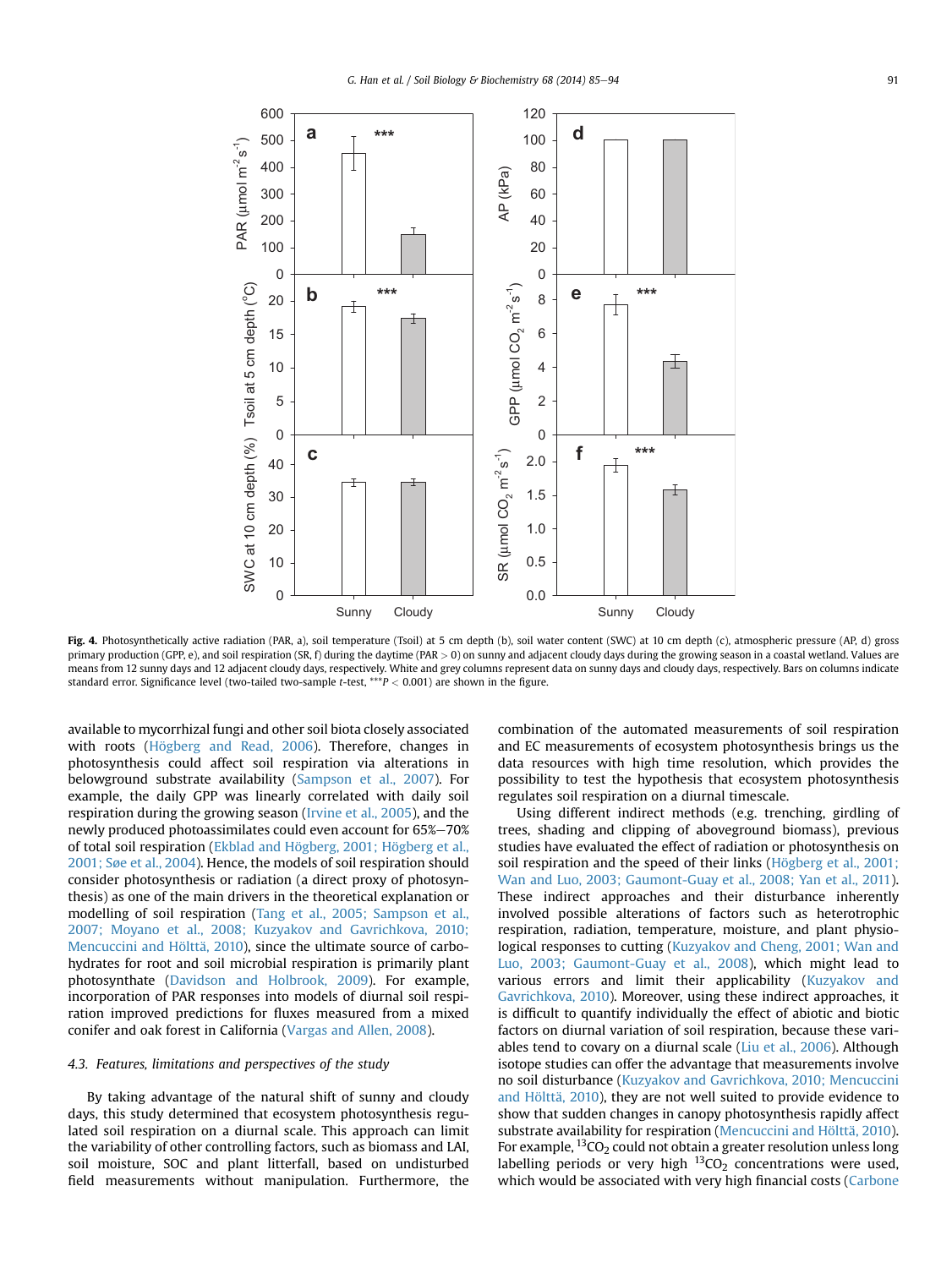<span id="page-7-0"></span>

Fig. 5. Relation of daytime soil respiration (SR) with (a) gross primary production (GPP), (b) soil temperature (Tsoil) at 5 cm depth, and response of changes in daytime soil respiration ( $\Delta$ SR) between sunny days and adjacent cloudy days to (c) changes in GPP ( $\Delta$ GPP) and (d) changes in soil temperature ( $\Delta$ Tsoil), respectively. Daytime SR showed a linear relation (P < 0.001) with GPP on sunny days (open circles;  $r^2 = 0.49$ ) and cloudy days (grew circles;  $r^2 = 0.39$ ), respectively. Daytime SR showed exponential fits (P < 0.001) with Tsoil at 5 cm depth on sunny days (open triangles;  $r^2$  = 0.81) and cloudy days (grew triangles;  $r^2$  = 0.87), respectively. ASR showed a significant linear relation (P < 0.001) with AGPP (black circles;  $r^2 = 0.18$ ) and  $\Delta$ Tsoil (black triangles;  $r^2 = 0.43$ ), respectively.

[et al., 2007\)](#page-8-0). Thus, the isotopic approaches are probably not very useful for detecting the hourly time lags between photosynthesis and soil respiration on a diurnal scale. In contrast, through selecting 12 pair of sunny and cloudy days without disturbance to the plantsoil system, we found a signal that ecosystem photosynthesis regulates soil respiration on a diurnal scale with a short-term time lag.

However, in our study the effect of ecosystem photosynthesis on soil respiration was only observed in the 12 paired days and did not hold the whole growing season. Moreover, soil respiration could not be measured during the peak growing season (August and September) because surface water flooded the soil collars.

#### Table 2

Parameter descriptions of multiple linear regression analysis that significantly explained the changes in mean daytime soil respiration between sunny days and adjacent cloudy days during the growing season.

| Parameter                       | $\Delta$ SR <sup>a</sup> |      |      |         |               |  |  |  |
|---------------------------------|--------------------------|------|------|---------|---------------|--|--|--|
|                                 | Coefficient              | SE   | F    |         | Partial $r^2$ |  |  |  |
| Constant                        | 0.07                     | 0.05 | 1.38 | 0.150   |               |  |  |  |
| $\Lambda$ T <sup>b</sup>        | 0.10                     | 0.01 | 7.65 | < 0.001 | 0.43          |  |  |  |
| $\Delta$ GPP <sup>c</sup>       | 0.04                     | 0.01 | 4.08 | < 0.001 | 0.10          |  |  |  |
| Model <sup>d</sup> $r^2 = 0.53$ |                          |      |      |         |               |  |  |  |

<sup>a</sup>  $\Delta$ SR: Changes in daytime soil respiration (µmol CO<sub>2</sub> m<sup>-2</sup> s<sup>-1</sup>) between sunny days and cloudy days.

 $\Delta T$ : Changes in daytime soil temperature at 5 cm depth (°C) between sunny days and cloudy days.

 $\rm ^c\,$  ΔGPP: Changes in gross primary production (µmol CO $\rm _2$  m $^{-2}$  s $^{-1}$ ) between sunny days and cloudy days.

Form of equation:  $\Delta SR = a + b^*\Delta T + c^*\Delta GPP$ .

Therefore, it is essential to have a more long-term, continuous datasets of soil respiration, GPP and other environmental factors for the entire growing period. Additionally, we did not separate soil respiration into autotrophic and heterotrophic sources. These limited data will increase the uncertainty about the effect of canopy



**Fig. 6.**  $\Delta$ SR' showed a linear relation with  $\Delta$ GPP ( $r^2 = 0.18$ ,  $P < 0.001$ ) during the growing season in a coastal wetland.  $\Delta$ SR' represents the changes in daytime soil respiration between sunny and cloudy days under same soil temperature, and  $\Delta GPP$ represents the changes in gross primary production between sunny and cloudy days.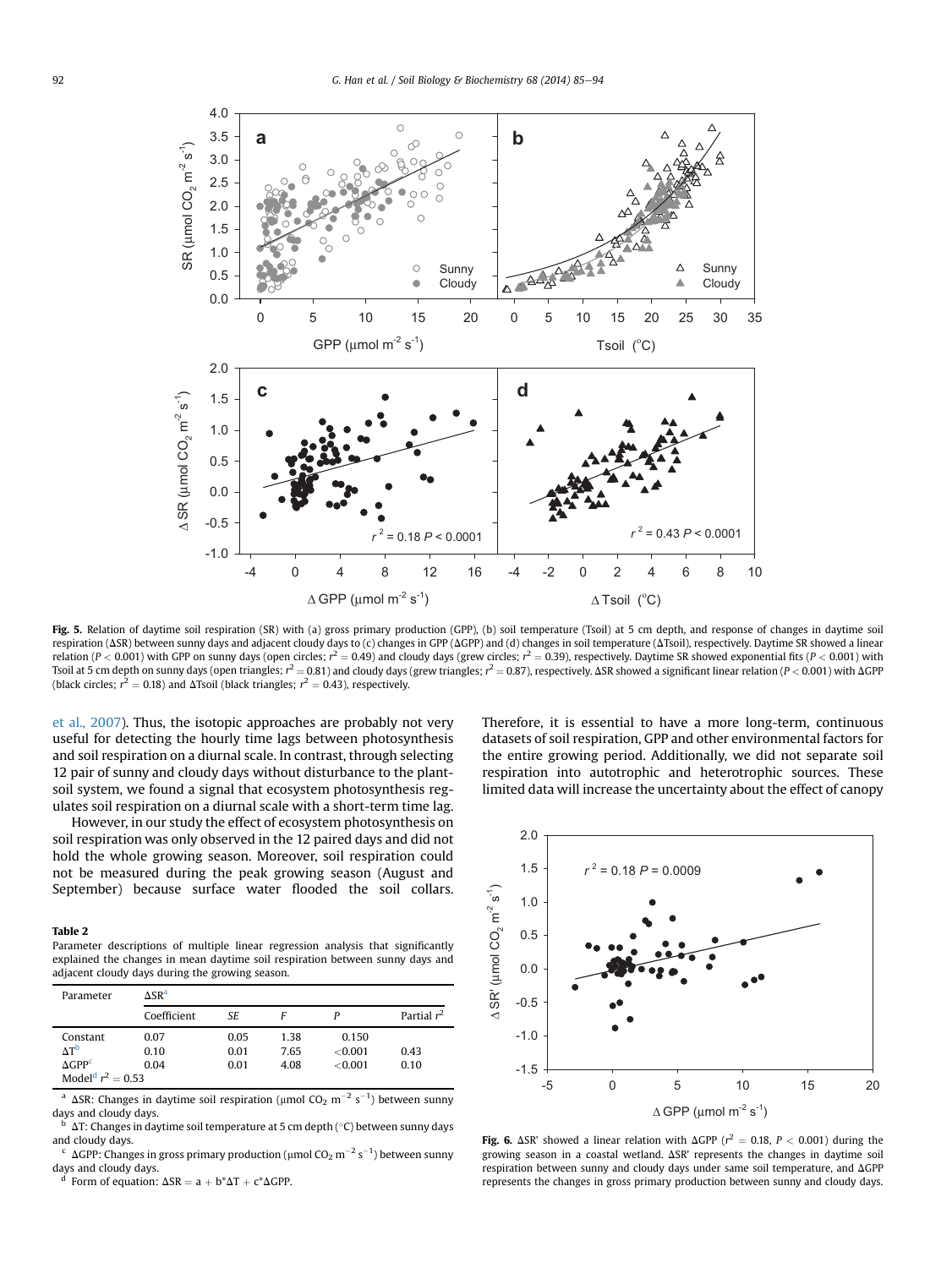<span id="page-8-0"></span>photosynthesis on soil respiration. Hence, further research and some other approaches including isotope methods are needed to recognize the influence of photosynthesis on the different component of soil respiration (autotrophic and heterotrophic respiration), and the different roles of the biological and soil components of the ecosystem in determining the time lags [\(Stoy et al.,](#page-9-0) [2007\)](#page-9-0). Meanwhile, in order to incorporate photosynthetic inputs of carbon into the models of soil respiration, it is necessary to get more detailed information about the dynamics of the carbon flux from the vegetation canopy into belowground system and the coupling of photosynthetic assimilation and soil respiratory fluxes at different timescales.

# 5. Conclusions

Our results provided a clear signal that canopy photosynthesis regulates soil respiration on a diurnal scale with a time lag of about  $0-4$  h. The short-term time lags indicate that the recent canopy carbon supply into soil might be respired quickly by soil respiration, so photosynthesis should be incorporated in soil carbon turnover models. Moreover, our results also provide further evidence that under the same soil temperature the changes in GPP regulate the changes in daytime soil respiration between sunny days and adjacent cloudy days. We therefore conclude that the effects of photosynthesis on soil respiration should be considered in order to accurately simulate the magnitude and temporal variation of soil respiration. Our results come from purely correlative analysis or statistical data by taking advantage of the natural shift of sunny and cloudy days, so it is necessary to get more detailed information and functional mechanism about the translocation of recent photosynthates to the rhizosphere and the speed of link between photosynthesis and soil respiration at different timescale.

# Acknowledgements

This research was funded by the National Natural Science Foundation of China (No. 41301083), the National Science and Technology Support Program of China (No. 2011BAC02B01), and the Chinese Academy of Sciences (No. KZCX2-YW-223). We also thank Dr. Guangmei Wang, Peili Mao, Baohua Xie, and two anonymous reviewers for their expert advice and fruitful comments.

#### References

- [Armstrong, J., Armstrong, W., 1988.](http://refhub.elsevier.com/S0038-0717(13)00325-8/sref1) Phragmites australis  $-$  [a preliminary study of](http://refhub.elsevier.com/S0038-0717(13)00325-8/sref1) [soil](http://refhub.elsevier.com/S0038-0717(13)00325-8/sref1)-[oxidizing sites and internal gas transport pathways. New Phytol. 108, 373](http://refhub.elsevier.com/S0038-0717(13)00325-8/sref1)-[382.](http://refhub.elsevier.com/S0038-0717(13)00325-8/sref1)
- [Armstrong, J., Armstrong, W., 1990. Light](http://refhub.elsevier.com/S0038-0717(13)00325-8/sref2)-[enhanced convective through](http://refhub.elsevier.com/S0038-0717(13)00325-8/sref2)flow in[creases oxygenation in rhizomes and rhizosphere of](http://refhub.elsevier.com/S0038-0717(13)00325-8/sref2) Phragmites australis (Cav.) [Trin. ex Steud. New Phytol. 114, 121](http://refhub.elsevier.com/S0038-0717(13)00325-8/sref2)-[128](http://refhub.elsevier.com/S0038-0717(13)00325-8/sref2).
- [Bahn, M., Rodeghiero, M., Anderson-Dunn, M., Dore, S., Gimeno, C., Drösler, M.,](http://refhub.elsevier.com/S0038-0717(13)00325-8/sref3) [Williams, M., Ammann, C., Berninger, F., Flechard, C., Jones, S., Balzarolo, M.,](http://refhub.elsevier.com/S0038-0717(13)00325-8/sref3) [Kumar, S., Newesely, C., Priwitzer, T., Raschi, A., Siegwolf, R., Susiluoto, S.,](http://refhub.elsevier.com/S0038-0717(13)00325-8/sref3) [Tenhunen, J., Wohlfhart, G., Cernusca, A., 2008. Soil respiration in European](http://refhub.elsevier.com/S0038-0717(13)00325-8/sref3) [grasslands in relation to climate and assimilate supply. Ecosystems 11, 1352](http://refhub.elsevier.com/S0038-0717(13)00325-8/sref3)– [1367.](http://refhub.elsevier.com/S0038-0717(13)00325-8/sref3)
- [Bahn, M., Schmitt, M., Siegwolf, R., Richter, A., Brüggemann, N., 2009. Does](http://refhub.elsevier.com/S0038-0717(13)00325-8/sref4) photosynthesis affect grassland soil-respired  $CO<sub>2</sub>$  [and its carbon isotope](http://refhub.elsevier.com/S0038-0717(13)00325-8/sref4) [composition on a diurnal timescale? New Phytol. 182, 451](http://refhub.elsevier.com/S0038-0717(13)00325-8/sref4)-[460](http://refhub.elsevier.com/S0038-0717(13)00325-8/sref4).
- [Baldocchi, D., Tang, J., Xu, L., 2006. How switches and lags in biophysical regulators](http://refhub.elsevier.com/S0038-0717(13)00325-8/sref5) [affect spatial-temporal variation of soil respiration in an oak-grass savanna.](http://refhub.elsevier.com/S0038-0717(13)00325-8/sref5) [J. Geophys. Res. 111, G02008](http://refhub.elsevier.com/S0038-0717(13)00325-8/sref5).
- [Barthel, M., Hammerle, A., Sturm, P., Baur, T., Gentsch, L., Knohl, A., 2011. The diel](http://refhub.elsevier.com/S0038-0717(13)00325-8/sref6) [imprint](http://refhub.elsevier.com/S0038-0717(13)00325-8/sref6) [of](http://refhub.elsevier.com/S0038-0717(13)00325-8/sref6) [leaf](http://refhub.elsevier.com/S0038-0717(13)00325-8/sref6) [metabolism](http://refhub.elsevier.com/S0038-0717(13)00325-8/sref6) [on](http://refhub.elsevier.com/S0038-0717(13)00325-8/sref6) [the](http://refhub.elsevier.com/S0038-0717(13)00325-8/sref6)  $\delta^{13}C$  signal of soil respiration under control [and drought conditions. New Phytol. 192, 925](http://refhub.elsevier.com/S0038-0717(13)00325-8/sref6)-[938.](http://refhub.elsevier.com/S0038-0717(13)00325-8/sref6)
- [Bhupinderpal-Singh, Nordgren, A., Ottosson-Löfvenius, M., Högberg, M.N.,](http://refhub.elsevier.com/S0038-0717(13)00325-8/sref7) [Mellander, P.-E., Högberg, P., 2003. Tree root and soil heterotrophic respiration](http://refhub.elsevier.com/S0038-0717(13)00325-8/sref7) [as revealed by girdling of boreal Scots pine forest: extending observations](http://refhub.elsevier.com/S0038-0717(13)00325-8/sref7) beyond the fi[rst year. Plant Cell Environ. 26, 1287](http://refhub.elsevier.com/S0038-0717(13)00325-8/sref7)-[1296.](http://refhub.elsevier.com/S0038-0717(13)00325-8/sref7)
- [Blossfeld, S., Gansert, D., Thiele, B., Kuhn, A.J., Lösch, R., 2011. The dynamics of ox](http://refhub.elsevier.com/S0038-0717(13)00325-8/sref8)[ygen concentration, pH value and organic acids in the rhizosphere of](http://refhub.elsevier.com/S0038-0717(13)00325-8/sref8) Juncus [spp. Soil Biol. Biochem. 43, 1186](http://refhub.elsevier.com/S0038-0717(13)00325-8/sref8)-[1197.](http://refhub.elsevier.com/S0038-0717(13)00325-8/sref8)
- [Bond-Lamberty, B., Thomson, A., 2010. Temperature-associated increases in the](http://refhub.elsevier.com/S0038-0717(13)00325-8/sref9) [global soil respiration record. Nature 464, 579](http://refhub.elsevier.com/S0038-0717(13)00325-8/sref9)-[582.](http://refhub.elsevier.com/S0038-0717(13)00325-8/sref9)
- [Carbone, M.S., Czimczik, C.I., McDuffee, K.E., Trumbore, S.E., 2007. Allocation and](http://refhub.elsevier.com/S0038-0717(13)00325-8/sref10) [residence time of photosynthetic products in a boreal forest using a low-level](http://refhub.elsevier.com/S0038-0717(13)00325-8/sref10)  $14C$  pulse-chase labeling technique. Glob. Change Biol. 13,  $466-477$ .
- [Cardon, Z.G., Czaja, A.D., Funk, J.L., Vitt, P.L., 2002. Periodic carbon](http://refhub.elsevier.com/S0038-0717(13)00325-8/sref11) flushing to roots of Quercus rubra [saplings affects soil respiration and rhizosphere microbial](http://refhub.elsevier.com/S0038-0717(13)00325-8/sref11) [biomass. Oecologia 133, 215](http://refhub.elsevier.com/S0038-0717(13)00325-8/sref11)–[223](http://refhub.elsevier.com/S0038-0717(13)00325-8/sref11).
- [Cheng, W., Coleman, D.C., Carroll, C.R., Hoffman, C.A., 1993.](http://refhub.elsevier.com/S0038-0717(13)00325-8/sref12) In situ measurement of [root respiration and soluble C concentrations in the rhizosphere. Soil Biol.](http://refhub.elsevier.com/S0038-0717(13)00325-8/sref12) [Biochem. 25, 1189](http://refhub.elsevier.com/S0038-0717(13)00325-8/sref12)-[1196](http://refhub.elsevier.com/S0038-0717(13)00325-8/sref12).
- [Davidson, E.A., Holbrook, N.M., 2009. Is temporal variation of soil respiration linked](http://refhub.elsevier.com/S0038-0717(13)00325-8/sref13) [to the phenology of photosynthesis? In: Noormets, A. \(Ed.\), Phenology of](http://refhub.elsevier.com/S0038-0717(13)00325-8/sref13) [Ecosystem Processes. Springer, New York, pp. 187](http://refhub.elsevier.com/S0038-0717(13)00325-8/sref13)–[199](http://refhub.elsevier.com/S0038-0717(13)00325-8/sref13).
- [Davidson, E.A., Janssens, I.A., 2006. Temperature sensitivity of soil carbon decom](http://refhub.elsevier.com/S0038-0717(13)00325-8/sref49)[position and feedbacks to climate change. Nature 440, 165](http://refhub.elsevier.com/S0038-0717(13)00325-8/sref49)–[173](http://refhub.elsevier.com/S0038-0717(13)00325-8/sref49).<br>[Ekblad, A., Boström, B., Holm, A., Comstedt, D., 2005. Forest soil respiration rate and](http://refhub.elsevier.com/S0038-0717(13)00325-8/sref14)
- $\delta^{13}$ C is regulated by recent above ground weather conditions. Oecologia 143,  $136 - 142$  $136 - 142$  $136 - 142$
- [Ekblad,](http://refhub.elsevier.com/S0038-0717(13)00325-8/sref15) [A.,](http://refhub.elsevier.com/S0038-0717(13)00325-8/sref15) [Högberg,](http://refhub.elsevier.com/S0038-0717(13)00325-8/sref15) [P.,](http://refhub.elsevier.com/S0038-0717(13)00325-8/sref15) [2001.](http://refhub.elsevier.com/S0038-0717(13)00325-8/sref15) [Natural](http://refhub.elsevier.com/S0038-0717(13)00325-8/sref15) [abundance](http://refhub.elsevier.com/S0038-0717(13)00325-8/sref15) [of](http://refhub.elsevier.com/S0038-0717(13)00325-8/sref15)  $^{13}C$  in  $CO_2$  [respired from forest](http://refhub.elsevier.com/S0038-0717(13)00325-8/sref15) [soils reveals speed of link between photosynthesis and root respiration.](http://refhub.elsevier.com/S0038-0717(13)00325-8/sref15) [Oecologia 127, 305](http://refhub.elsevier.com/S0038-0717(13)00325-8/sref15)-[308](http://refhub.elsevier.com/S0038-0717(13)00325-8/sref15).
- [Gaumont-Guay, D., Black, T.A., Barr, A.G., Jassal, R.S., Nesic, Z., 2008. Biophysical](http://refhub.elsevier.com/S0038-0717(13)00325-8/sref16) [controls on rhizospheric and heterotrophic components of soil respiration in a](http://refhub.elsevier.com/S0038-0717(13)00325-8/sref16) [boreal black spruce stand. Tree Physiol. 28, 161](http://refhub.elsevier.com/S0038-0717(13)00325-8/sref16)-[171.](http://refhub.elsevier.com/S0038-0717(13)00325-8/sref16)
- [Gregory, P.J., Atwell, B.J., 1991. The fate of carbon in pulse labelled crops of barley](http://refhub.elsevier.com/S0038-0717(13)00325-8/sref17) and wheat. Plant Soil  $136$ ,  $205-213$  $205-213$ .
- [Han, G.X., Yang, L.Q., Yu, J.B., Wang, G.M., Mao, P.L., Gao, Y.J., 2013. Environmental](http://refhub.elsevier.com/S0038-0717(13)00325-8/sref18) effects on net ecosystem CO<sub>2</sub> [exchange over a reed \(](http://refhub.elsevier.com/S0038-0717(13)00325-8/sref18)Phragmites australis) [wetland in the Yellow River Estuary, China. Estuar. Coasts 36, 401](http://refhub.elsevier.com/S0038-0717(13)00325-8/sref18)-[413.](http://refhub.elsevier.com/S0038-0717(13)00325-8/sref18)
- [Han, G.X., Yu, J.B., Li, H.B., Yang, L.Q., Wang, G.M., Mao, P.L., Gao, Y.J., 2012. Winter](http://refhub.elsevier.com/S0038-0717(13)00325-8/sref19) [soil respiration in different vegetation patches of Yellow River Delta, China.](http://refhub.elsevier.com/S0038-0717(13)00325-8/sref19) [Environ. Manag. 50, 39](http://refhub.elsevier.com/S0038-0717(13)00325-8/sref19)-[49](http://refhub.elsevier.com/S0038-0717(13)00325-8/sref19).
- [Han, G.X., Zhou, G.S., Xu, Z.Z., Yang, Y., Liu, J.L., Shi, K.Q., 2007. Biotic and abiotic](http://refhub.elsevier.com/S0038-0717(13)00325-8/sref20) [factors controlling the spatial and temporal variation of soil respiration in an](http://refhub.elsevier.com/S0038-0717(13)00325-8/sref20) [agricultural ecosystem. Soil Biol. Biochem. 39, 418](http://refhub.elsevier.com/S0038-0717(13)00325-8/sref20)-[425](http://refhub.elsevier.com/S0038-0717(13)00325-8/sref20).
- [Högberg, P., Högberg, M.N., Gottlicher, S.G., Betson, N.R., Keel, S.G., Metcalfe, D.B.,](http://refhub.elsevier.com/S0038-0717(13)00325-8/sref21) [Campbell, C., Schindlbacher, A., Hurry, V., Lundmark, T., Linder, S., Näsholm, T.,](http://refhub.elsevier.com/S0038-0717(13)00325-8/sref21) [2008. High temporal resolution tracing of photosynthate carbon from the tree](http://refhub.elsevier.com/S0038-0717(13)00325-8/sref21) [canopy to forest soil microorganisms. New Phytol. 177, 220](http://refhub.elsevier.com/S0038-0717(13)00325-8/sref21)-[228](http://refhub.elsevier.com/S0038-0717(13)00325-8/sref21).
- [Högberg, P., Nordgren, A., Buchmann, N., Taylor, A.F.S., Ekblad, A., Högberg, M.N.,](http://refhub.elsevier.com/S0038-0717(13)00325-8/sref22) [Nyberg, G., Ottosson-Löfvenius, M., Read, D.J., 2001. Large scale forest](http://refhub.elsevier.com/S0038-0717(13)00325-8/sref22) [girdling shows that current photosynthesis drives soil respiration. Nature 411,](http://refhub.elsevier.com/S0038-0717(13)00325-8/sref22) [789](http://refhub.elsevier.com/S0038-0717(13)00325-8/sref22)-[792](http://refhub.elsevier.com/S0038-0717(13)00325-8/sref22)
- [Högberg, P., Read, D.J., 2006. Towards a more plant physiological perspective on soil](http://refhub.elsevier.com/S0038-0717(13)00325-8/sref23) [ecology. Trends Ecol. Evol. 21, 548](http://refhub.elsevier.com/S0038-0717(13)00325-8/sref23)-[554.](http://refhub.elsevier.com/S0038-0717(13)00325-8/sref23)
- [Irvine, J., Law, B.E., Kurpius, M.R., 2005. Coupling of canopy gas exchange with root](http://refhub.elsevier.com/S0038-0717(13)00325-8/sref24) [and rhizosphere respiration in a semi-arid forest. Biogeochemistry 73, 271](http://refhub.elsevier.com/S0038-0717(13)00325-8/sref24)-[282.](http://refhub.elsevier.com/S0038-0717(13)00325-8/sref24)
- [Kayler, Z., Gessler, A., Buchmann, N., 2010. What is the speed of link between](http://refhub.elsevier.com/S0038-0717(13)00325-8/sref25) [aboveground and belowground processes? New Phytol. 187, 885](http://refhub.elsevier.com/S0038-0717(13)00325-8/sref25)-[888](http://refhub.elsevier.com/S0038-0717(13)00325-8/sref25).
- [Kuzyakov, Y., Cheng, W., 2001. Photosynthesis controls of rhizosphere respiration](http://refhub.elsevier.com/S0038-0717(13)00325-8/sref26) [and organic matter decomposition. Soil Biol. Biochem. 33, 1915](http://refhub.elsevier.com/S0038-0717(13)00325-8/sref26)-[1925](http://refhub.elsevier.com/S0038-0717(13)00325-8/sref26)
- Kuzyakov, Y., Cheng, W., 2004. Photosynthesis controls of CO<sub>2</sub> effl[ux from maize](http://refhub.elsevier.com/S0038-0717(13)00325-8/sref27) [rhizosphere. Plant Soil 263, 85](http://refhub.elsevier.com/S0038-0717(13)00325-8/sref27)-[99](http://refhub.elsevier.com/S0038-0717(13)00325-8/sref27).
- [Kuzyakov, Y., Ehrensberger, H., Stahr, K., 2001. Carbon partitioning and below-](http://refhub.elsevier.com/S0038-0717(13)00325-8/sref28)ground translocation by Lolium perenne[. Soil Biol. Biochem. 33, 61](http://refhub.elsevier.com/S0038-0717(13)00325-8/sref28)-[74](http://refhub.elsevier.com/S0038-0717(13)00325-8/sref28).
- [Kuzyakov, Y., Gavrichkova, O., 2010. Time lag between photosynthesis and carbon](http://refhub.elsevier.com/S0038-0717(13)00325-8/sref29) dioxide effl[ux from soil: a review of mechanisms and controls. Glob. Change](http://refhub.elsevier.com/S0038-0717(13)00325-8/sref29) [Biol. 16, 3386](http://refhub.elsevier.com/S0038-0717(13)00325-8/sref29)-[3406](http://refhub.elsevier.com/S0038-0717(13)00325-8/sref29).
- [Kuzyakov, Y., Larionova, A.A., 2005. Root and rhizomicrobial respiration: a review of](http://refhub.elsevier.com/S0038-0717(13)00325-8/sref50) [approaches to estimate respiration of autotrophic and heterotrophic organisms](http://refhub.elsevier.com/S0038-0717(13)00325-8/sref50) [in soil. J. Soil Sci. Plant Nutr. 168, 503](http://refhub.elsevier.com/S0038-0717(13)00325-8/sref50)-[520.](http://refhub.elsevier.com/S0038-0717(13)00325-8/sref50)
- [Liu, Q., Edwards, N.T., Post, W.M., Gu, L., Ledford, J., Lenhart, S., 2006. Temperature](http://refhub.elsevier.com/S0038-0717(13)00325-8/sref30)[independent diel variation in soil respiration observed from a temperate de](http://refhub.elsevier.com/S0038-0717(13)00325-8/sref30)ciduous forest. Glob. Change Biol. 12,  $2136 - 2145$  $2136 - 2145$ .
- [Mencuccini, M., Hölttä, T., 2010. The signi](http://refhub.elsevier.com/S0038-0717(13)00325-8/sref31)ficance of phloem transport for the speed [with which canopy photosynthesis and belowground respiration are linked.](http://refhub.elsevier.com/S0038-0717(13)00325-8/sref31) [New Phytol. 185, 189](http://refhub.elsevier.com/S0038-0717(13)00325-8/sref31)-[203](http://refhub.elsevier.com/S0038-0717(13)00325-8/sref31).
- [Moyano, F.E., Kutsch, W.L., Rebmann, C., 2008. Soil respiration](http://refhub.elsevier.com/S0038-0717(13)00325-8/sref32) fluxes in relation to [photosynthetic activity in broad-leaf and needle-leaf forest stands. Agric. Forest](http://refhub.elsevier.com/S0038-0717(13)00325-8/sref32) [Meteorol. 148, 135](http://refhub.elsevier.com/S0038-0717(13)00325-8/sref32)-[143.](http://refhub.elsevier.com/S0038-0717(13)00325-8/sref32)
- [Nie, M., Zhang, X.D., Wang, J.Q., Jiang, L.F., Yang, J., Quan, Z.X., Cui, X.H., Fang, C.M.,](http://refhub.elsevier.com/S0038-0717(13)00325-8/sref33) [Li, B., 2009. Rhizosphere effects on soil bacterial abundance and diversity in the](http://refhub.elsevier.com/S0038-0717(13)00325-8/sref33) Yellow River Deltaic ecosystem as infl[uenced by petroleum contamination and](http://refhub.elsevier.com/S0038-0717(13)00325-8/sref33) [soil salinization. Soil Biol. Biochem. 41, 2535](http://refhub.elsevier.com/S0038-0717(13)00325-8/sref33)-[2542.](http://refhub.elsevier.com/S0038-0717(13)00325-8/sref33)
- [Phillips, C., Nickerson, N., Risk, D., Bond, B.J., 2011. Interpreting diel hysteresis be](http://refhub.elsevier.com/S0038-0717(13)00325-8/sref34)[tween soil respiration and temperature. Glob. Change Biol. 17, 515](http://refhub.elsevier.com/S0038-0717(13)00325-8/sref34)-[527.](http://refhub.elsevier.com/S0038-0717(13)00325-8/sref34)
- [Riveros-Iregui, D.A., Emanuel, R.E., Muth, D.J., McGlynn, B.L., Epstein, H.E.,](http://refhub.elsevier.com/S0038-0717(13)00325-8/sref35) Welsch, D.L., Pacific, V.J., Wraith, J.M., 2007. Diurnal hysteresis between soil CO<sub>2</sub> [and soil temperature is controlled by soil water content. Geophys. Res. Lett. 34,](http://refhub.elsevier.com/S0038-0717(13)00325-8/sref35) [L17404.](http://refhub.elsevier.com/S0038-0717(13)00325-8/sref35)